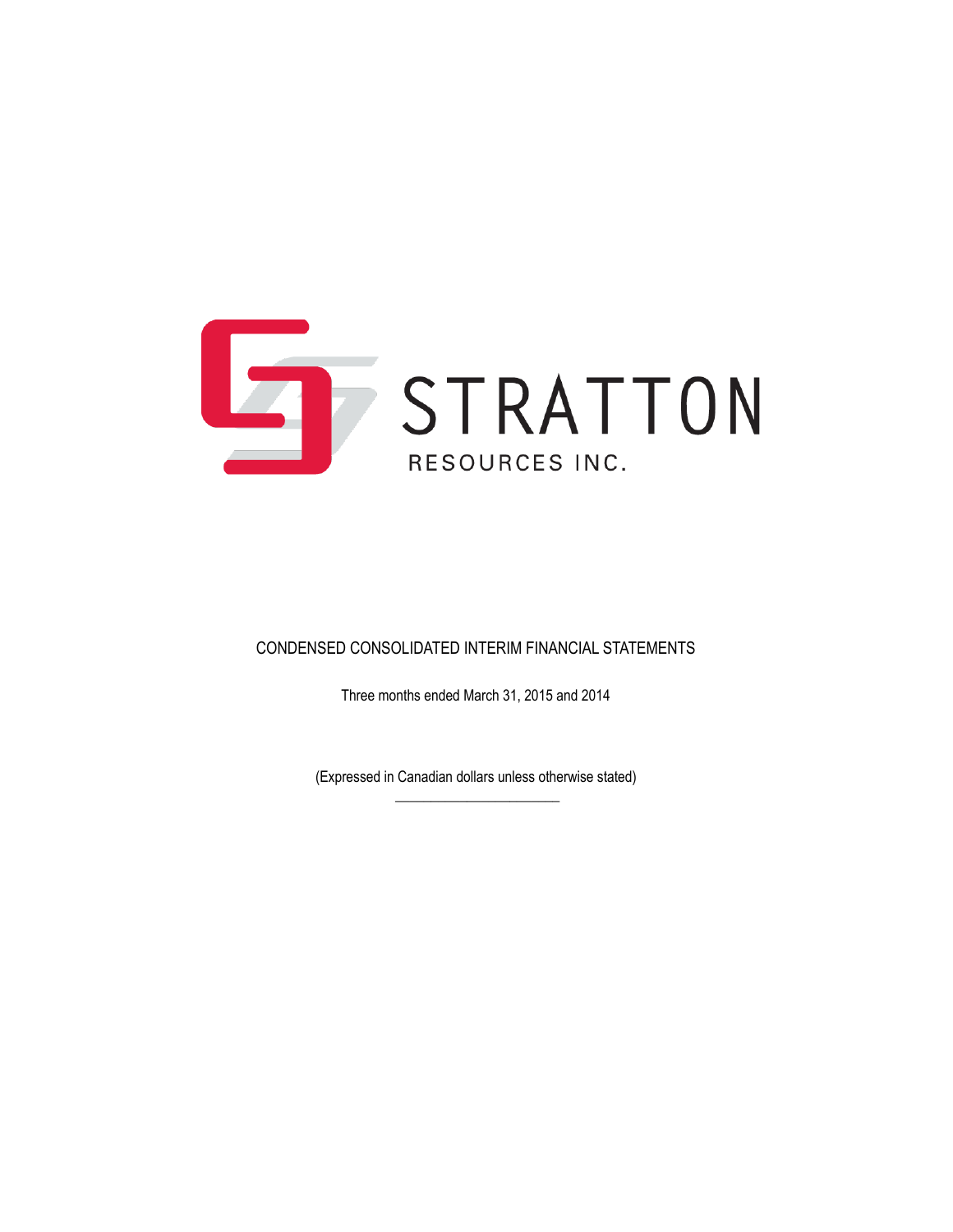### (the "Company")

### CONDENSED CONSOLIDATED INTERIM FINANCIAL STATEMENTS

Three months ended March 31, 2015 and 2014

### NOTICE OF NO AUDITOR REVIEW

The accompanying unaudited condensed consolidated interim financial statements of the Company have been prepared by and are the responsibility of Company's management.

The Company's independent auditor has not performed a review of these condensed consolidated interim financial statements in accordance with the standards established by the Canadian Institute of Chartered Accountants for a review of interim financial statements by an entity's auditor.

May 29, 2015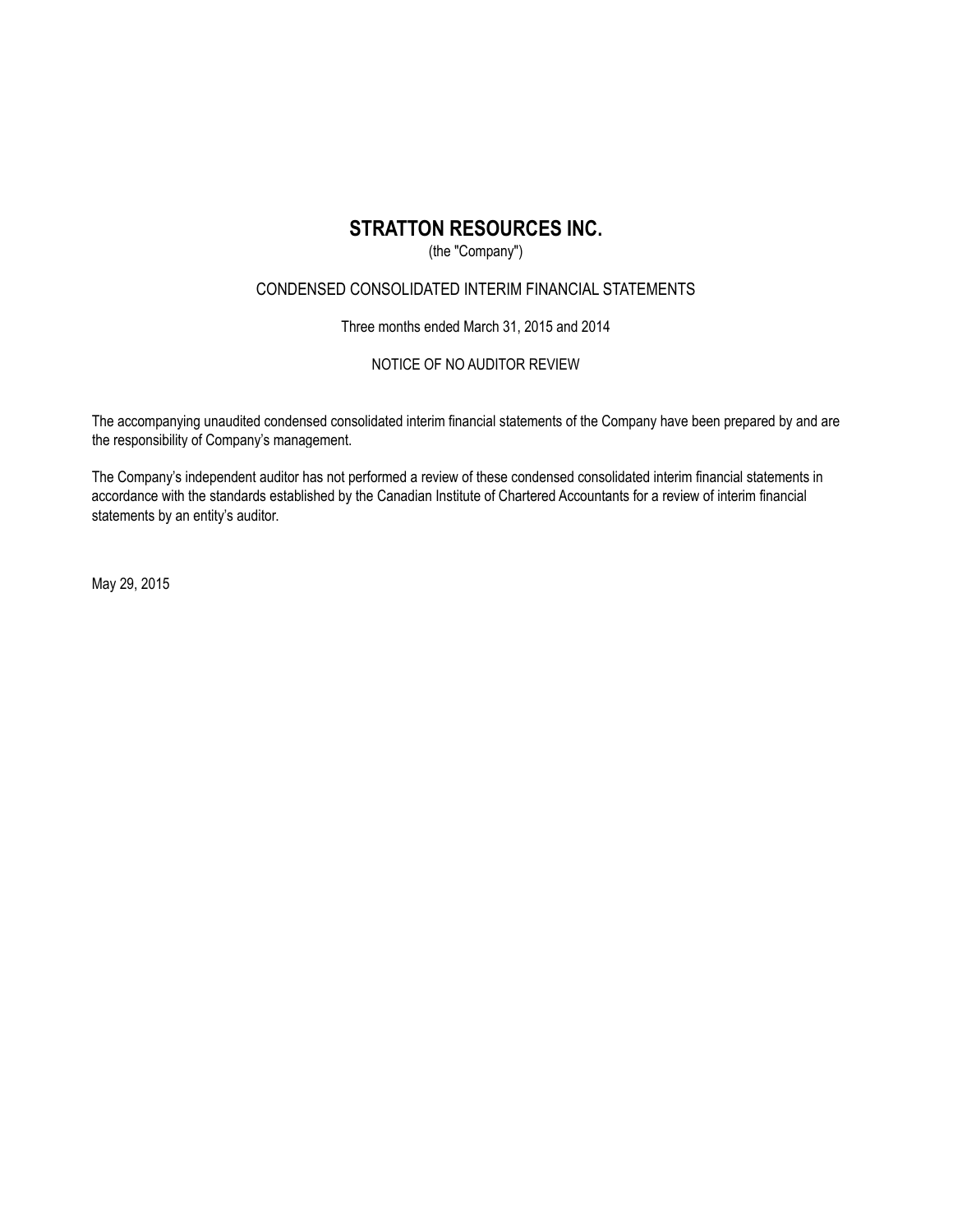**Condensed Consolidated Interim Statements of Financial Position**

(Expressed in Canadian dollars)

|                                                     | As at March 31,<br>2015 |    | As at December 31,<br>2014 |  |
|-----------------------------------------------------|-------------------------|----|----------------------------|--|
| <b>Assets</b>                                       |                         |    |                            |  |
| <b>Current assets:</b>                              |                         |    |                            |  |
| Cash                                                | \$<br>309,952 \$        |    | 349,440                    |  |
| Amounts receivable                                  | 6,135                   |    | 5,803                      |  |
| Prepaid expenses and deposits (note 6)              | 10,939                  |    | 6,879                      |  |
|                                                     | 327,026                 |    | 362,122                    |  |
| Non-current assets:                                 |                         |    |                            |  |
| Exploration and evaluation assets (note 3)          | 325,334                 |    | 325,334                    |  |
| <b>Total assets</b>                                 | \$<br>652,360           | \$ | 687,456                    |  |
| <b>Liabilities and Equity</b><br><b>Liabilities</b> |                         |    |                            |  |
|                                                     |                         |    |                            |  |
| <b>Current liabilities:</b>                         |                         |    |                            |  |
| Accounts payable and accrued liabilities            | \$<br>34,003 \$         |    | 32,153                     |  |
| Note payable (note 6)                               | 609,388                 |    | 609,388                    |  |
|                                                     | 643,391                 |    | 641,541                    |  |
| <b>Equity</b>                                       |                         |    |                            |  |
| Share capital (note 4)                              | 29,086,748              |    | 29,086,748                 |  |
| Equity reserves (note 5)                            | 5,039,680               |    | 5,039,680                  |  |
| Deficit                                             | (34, 117, 459)          |    | (34,080,513)               |  |
|                                                     | 8,969                   |    | 45,915                     |  |
| <b>Total liabilities and equity</b>                 | \$<br>652,360           | \$ | 687,456                    |  |

Going concern (note 2(e))

Approved on behalf of the Board of Directors:

 *"Shawn Wallace" "Steve Cook"*  Director Director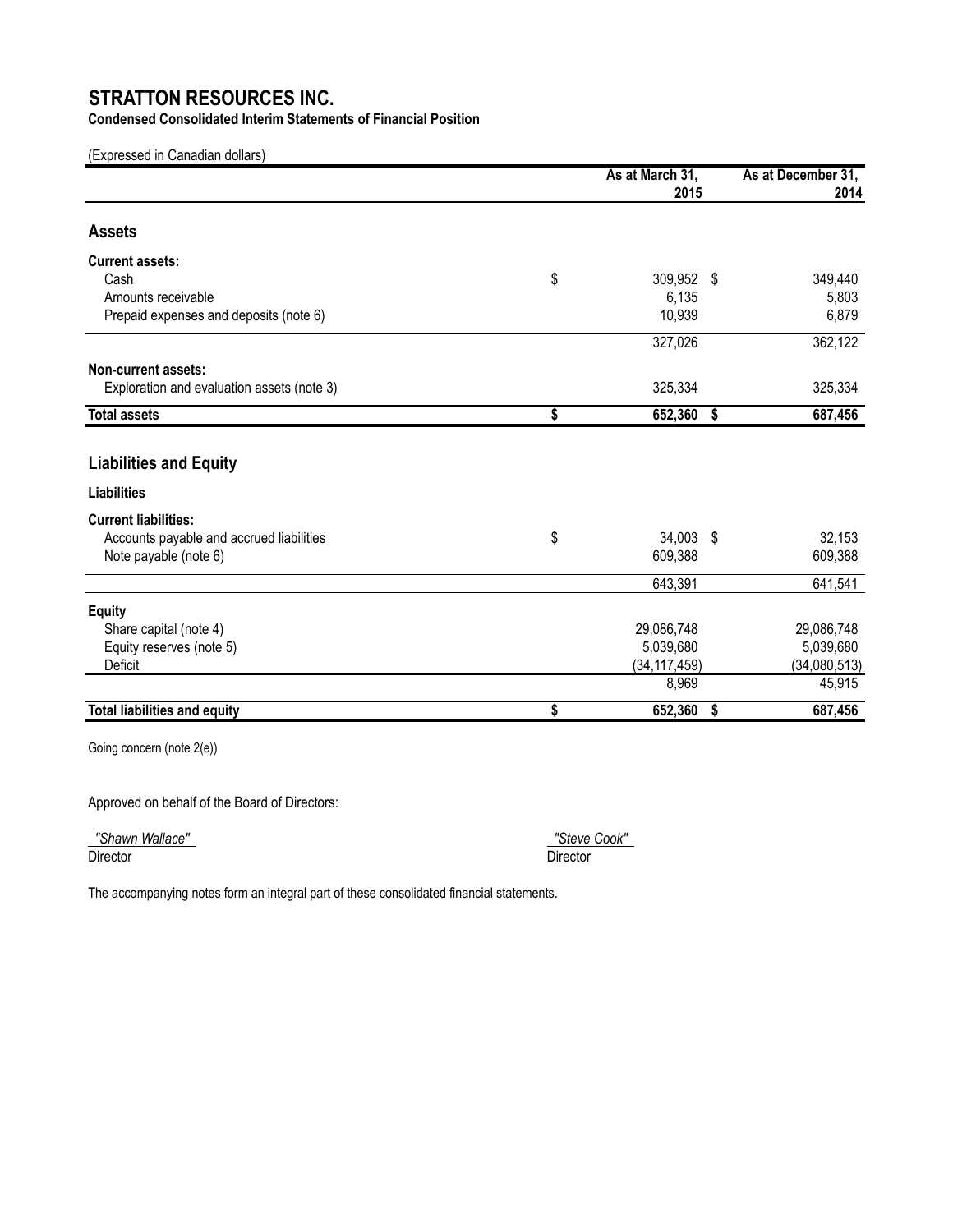# **Condensed Consolidated Interim Statements of Loss and Comprehensive Loss**

### (Expressed in Canadian dollars)

|                                                        | Three months ended March 31, |  |            |
|--------------------------------------------------------|------------------------------|--|------------|
|                                                        | 2015                         |  | 2014       |
| <b>Administration expenses:</b>                        |                              |  |            |
| Consulting fees, directors' fees, wages and benefits   | \$<br>$10,249$ \$            |  | 11,173     |
| Legal and professional fees                            | 11,890                       |  | 4,382      |
| Regulatory, transfer agent and shareholder information | 5,980                        |  | 3,203      |
| Office and administration                              | 9,015                        |  | 8,701      |
| Travel, promotion and investor relations               | 224                          |  | 3,435      |
| Bank charges                                           | 227                          |  | 204        |
|                                                        | 37,585                       |  | 31,098     |
| Other (income) expenses:                               |                              |  |            |
| Interest and other income                              |                              |  | (1, 132)   |
| Foreign exchange gain                                  | (639)                        |  | (466)      |
|                                                        | (639)                        |  | (1,598)    |
|                                                        |                              |  |            |
| Net loss and comprehensive loss for the year           | 36,946 \$                    |  | 29,500     |
| Basic and diluted loss per share                       | \$<br>$0.00$ \$              |  | 0.00       |
|                                                        |                              |  |            |
| Weighted average number of common shares outstanding   | 36,724,164                   |  | 36,724,164 |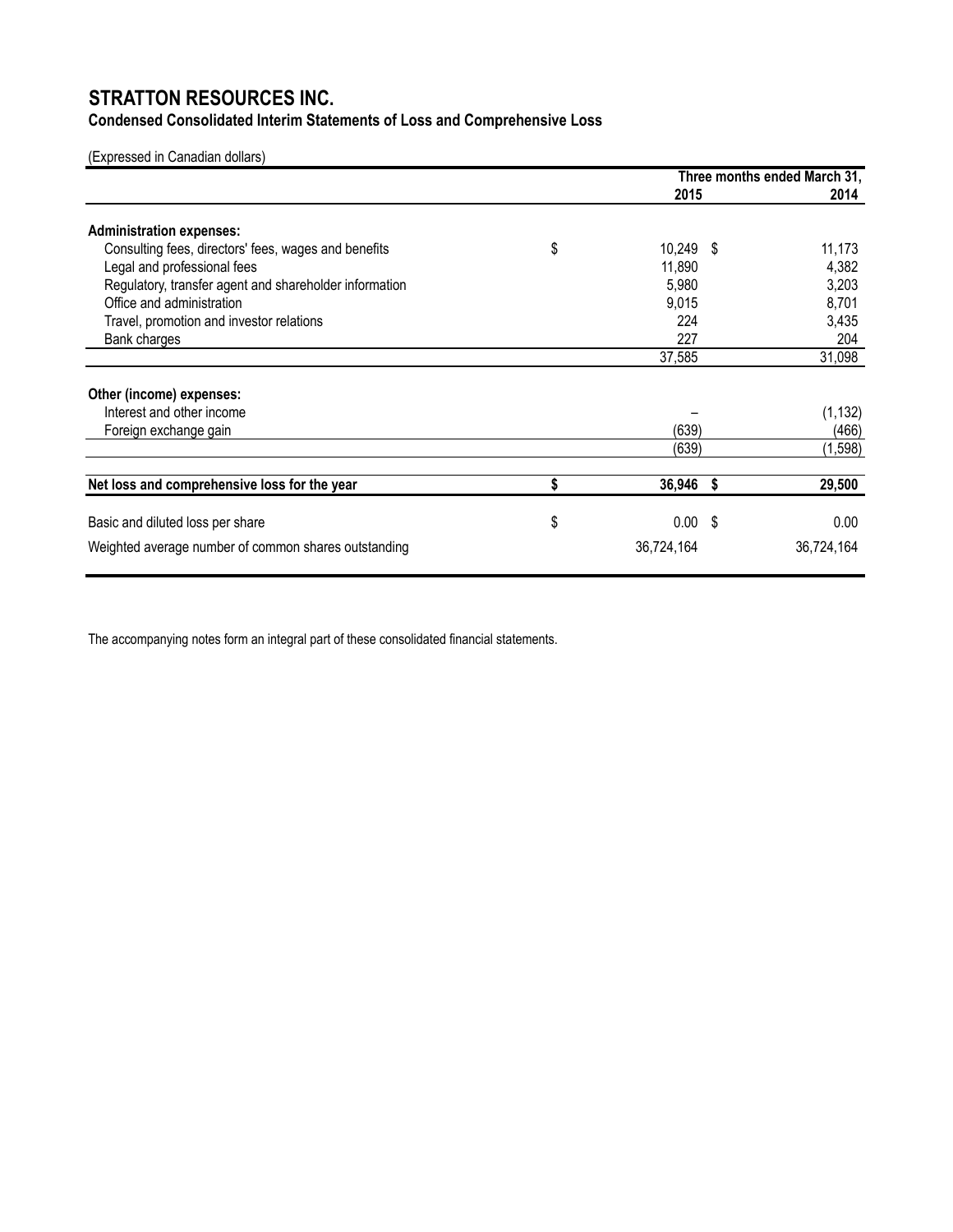**Condensed Consolidated Interim Statements of Changes in Equity**

(Expressed in Canadian dollars)

|                                                                                | Number of           | Share capital                    | <b>Equity reserves</b> |                    |               | <b>Deficit</b>                | <b>Total</b>         |
|--------------------------------------------------------------------------------|---------------------|----------------------------------|------------------------|--------------------|---------------|-------------------------------|----------------------|
|                                                                                | shares              |                                  |                        | <b>Share-based</b> | <b>Shares</b> |                               |                      |
|                                                                                |                     |                                  | Warrants               | payments           | issuable      |                               |                      |
| Balance at December 31, 2013<br>Net loss and comprehensive loss for the period | 36.724.164<br>-     | $29,086,748$ \ \ \$<br>- \$<br>- | 1.696.913 \$           | 3,278,517          | 64,250        | $(33.947.626)$ \$<br>(29,500) | 178.802<br>(29, 500) |
| Balance at March 31, 2014                                                      | 36.724.164          | 29.086.748   \$<br>- \$          | 1.696.913              | 3.278.517          | 64,250        | $(33.977.126)$ \$             | 149,302              |
| Balance at December 31, 2014<br>Net loss and comprehensive loss for the period | $36.724.164$ S<br>- | 29.086.748   \$                  | 1.696.913 \$           | 3.278.517 \$       | 64.250        | $(34,080,513)$ \$<br>(36,946) | 45.915<br>(36, 946)  |
| Balance at March 31, 2015                                                      | 36,724,164          | 29.086.748   \$<br>- \$          | 1.696.913              | 3.278.517          | 64,250        | $(34, 117, 459)$ \$           | 8,969                |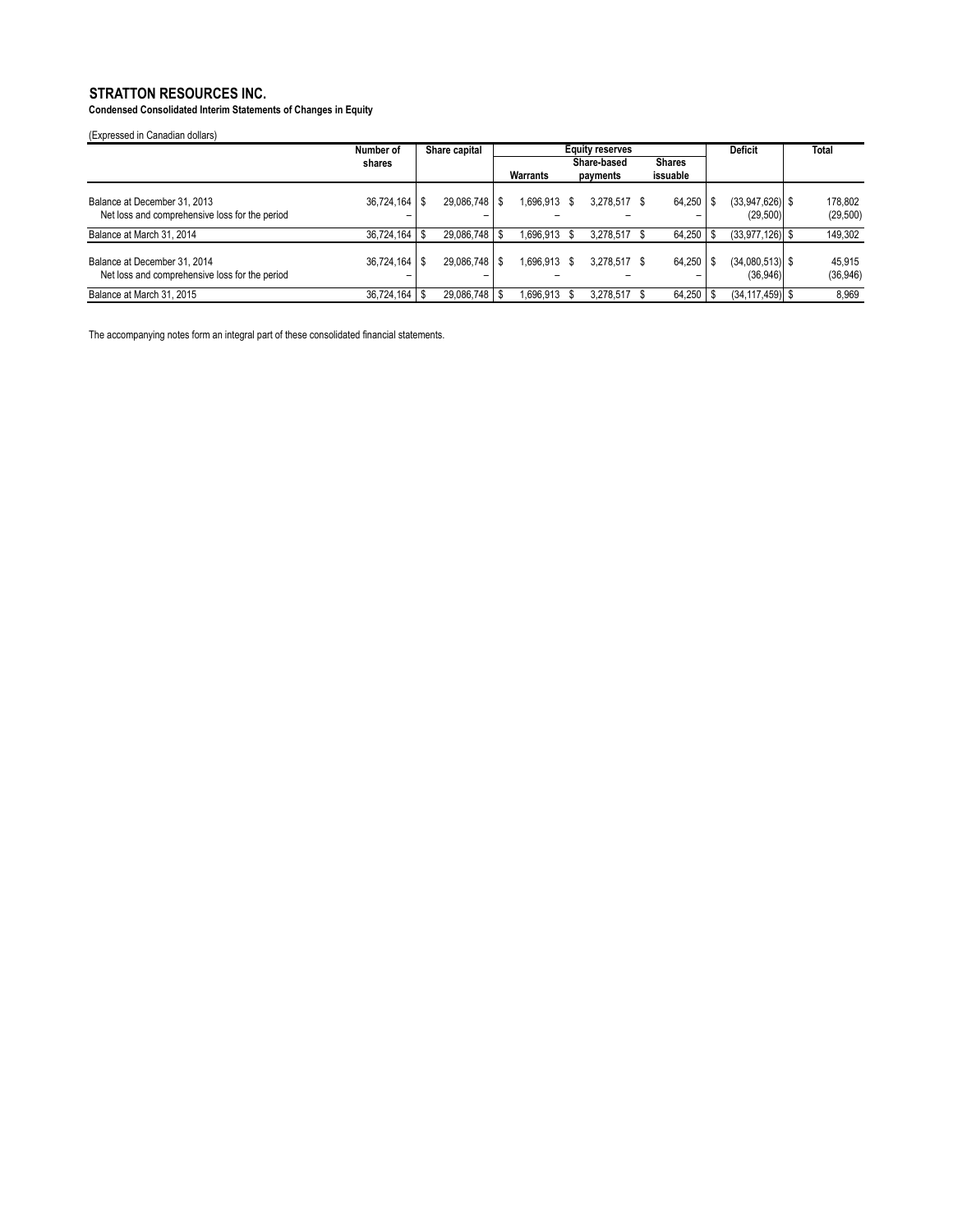**Condensed Consolidated Interim Statements of Cash Flows**

(Expressed in Canadian dollars)

|                                                  | Three months ended March 31, |    |           |
|--------------------------------------------------|------------------------------|----|-----------|
|                                                  | 2015                         |    | 2014      |
| Cash (used in) provided by:                      |                              |    |           |
| <b>Operating activities:</b>                     |                              |    |           |
| Net loss and comprehensive loss for the period   | \$<br>(36, 946)              | \$ | (29, 500) |
| Items not involving cash:                        |                              |    |           |
| Unrealized foreign exchange gain                 | (642)                        |    | 579       |
| Interest and other income                        |                              |    | (1, 132)  |
| Changes in non-cash working capital:             |                              |    |           |
| Amounts receivable                               | (332)                        |    | 138,108   |
| Prepaid expenses and deposits                    | (4,060)                      |    | (2,003)   |
| Accounts payable and accrued liabilities         | 11,885                       |    | (7,580)   |
| Cash provided by operating activities            | (30, 095)                    |    | 98,472    |
| Investing activities:                            |                              |    |           |
| Exploration and evaluation expenditures (note 3) | (10, 035)                    |    |           |
| Interest received                                |                              |    | 1,132     |
| Cash provided by (used in) investing activities  | (10, 035)                    |    | 1,132     |
|                                                  |                              |    |           |
| Effect of foreign exchange rate changes on cash  | 642                          |    | (579)     |
| Increase (decrease) in cash                      | (39, 488)                    |    | 99,025    |
| Cash, beginning of the period                    | 349,440                      |    | 297,266   |
| Cash, end of period                              | \$<br>309,952                | \$ | 396,291   |

Supplemental cash flow information (note 8)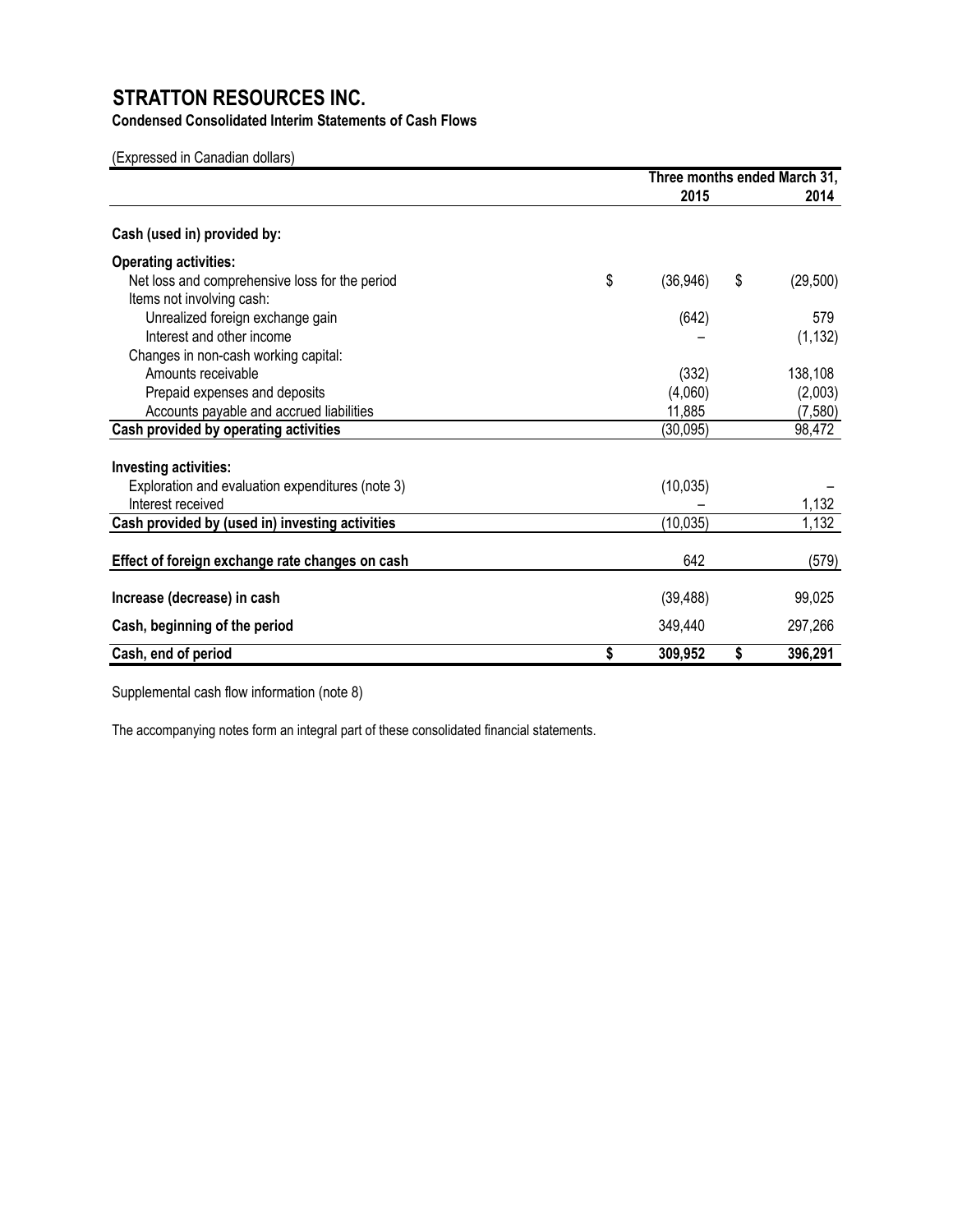Notes to Condensed Consolidated Interim Financial Statements Unaudited – (*Expressed in Canadian Dollars, unless otherwise stated)*

### Three months ended March 31, 2015 and 2014

### **1. Corporate information**

Stratton Resources Inc. ("the Company") is incorporated under the Business Corporations Act (British Columbia) and is listed on the TSX Venture Exchange ("the Exchange") as a Tier 2 mining issuer, and its shares trade under the symbol SI.V.

The Company and its subsidiaries are principally engaged in the acquisition, exploration, and development of mineral property interests in North America. The Company has not yet determined whether its mineral property interests contain economically recoverable mineral reserves. The Company's continuing operations and the underlying value and recoverability of the amounts shown for mineral property interests are entirely dependent upon the existence of economically recoverable mineral reserves, the ability of the Company to obtain the necessary financing to complete the exploration and development of its mineral property interests, obtaining the necessary mining permits, and on future profitable production or the proceeds from the disposition of the exploration and evaluation assets.

The head office and principal address of the Company is located at 1199 Hastings Street, Suite 600, Vancouver, British Columbia, V6E 3T5. Canada.

### **2. Basis of presentation**

(a) Statement of compliance

These condensed consolidated interim financial statements have been prepared in accordance with International Accounting Standard ("IAS") 34, "Interim Financial Reporting" using accounting policies consistent with International Financial Reporting Standards ("IFRS") as issued by the International Accounting Standards Board ("IASB") and interpretations issued by the International Financial Reporting Interpretations Committee ("IFRIC"). The accounting policies followed in these condensed consolidated interim financial statements are the same as those applied in the Company's most recent audited consolidated financial statements for the year ended December 31, 2014 and 2013, except for new accounting standards adopted commencing January 1, 2015 as described in note 2(f). These condensed consolidated interim financial statements should be read in conjunction with the Company's audited consolidated financial statements for the year ended December 31, 2014 and 2013,

These condensed consolidated interim financial statements were authorized for issue and approved by the Board of Directors of the Company on May 29, 2015.

(b) Basis of measurement and consolidation

The consolidated financial statements have been prepared on a historical cost basis.

The Company's functional currency is the Canadian dollar, which is also the Company's presentation currency. These consolidated financial statements are presented in Canadian dollars, unless otherwise noted.

These consolidated financial statements include the financial statements of the Company and its wholly-owned subsidiaries as follows:

| Subsidiary                                   | Jurisdiction | Ownership |
|----------------------------------------------|--------------|-----------|
| Stratton Resources (Canada) Inc.             | Canada       | 100%      |
| Stratton Resources Holdings Corp. (inactive) | Canada       | 100%      |

Subsidiaries are fully consolidated from the date on which control is transferred to the Company. They are deconsolidated from the date that control ceases. Control exists when the Company has power over an investee, exposure or rights, to variable returns from its involvement with the investee and the ability to use its power over the investee to affect the amount of the Company's returns.

Intercompany balances and transactions have been eliminated on consolidation.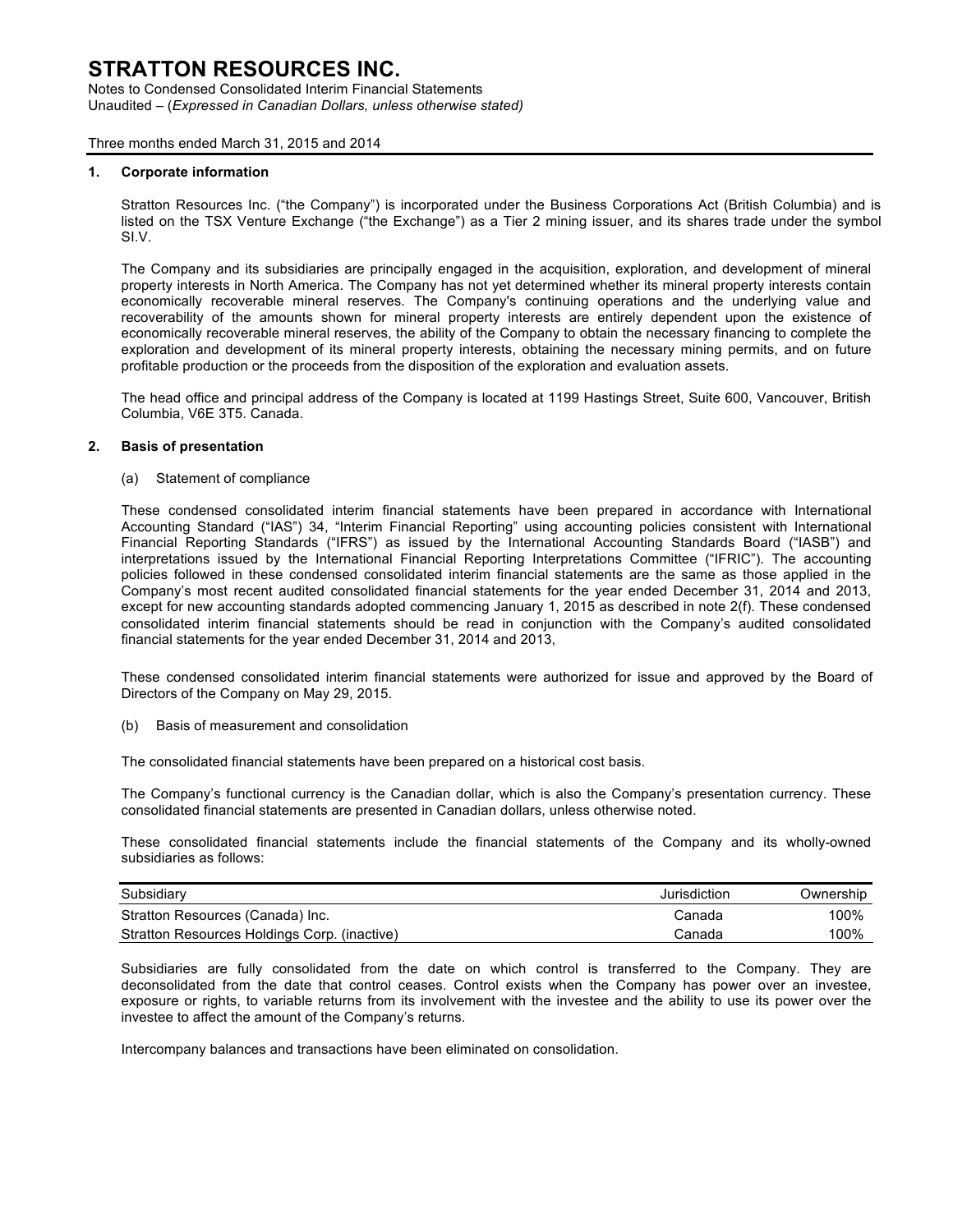Notes to Condensed Consolidated Interim Financial Statements Unaudited – (*Expressed in Canadian Dollars, unless otherwise stated)*

### Three months ended March 31, 2015 and 2014

### **2. Basis of presentation (continued)**

### (c) Critical estimates and judgement

The preparation of consolidated interim financial statements in conformity with IFRS requires the Company's management to make estimates and assumptions about future events that affect the amounts reported in the condensed consolidated interim financial statements and related notes. Actual results may differ from those estimates. Information about areas of judgment and key sources of uncertainty and estimation is contained in the accounting policies and the notes to the Company's audited consolidated financial statements for the year ended December 31, 2014.

### (d) Foreign currency translation

Transactions in foreign currencies are initially recorded at the functional currency by the use of the exchange rate in effect at the date of the transaction. Unsettled monetary assets and liabilities denominated in foreign currencies are translated into the functional currency by using the exchange rate in effect at the statement of financial position date and the related translation differences are recognised in net income (loss).

Non-monetary items that are measured at historical cost in a foreign currency are translated using the exchange rate in effect at the dates of the initial transactions and are not subsequently remeasured. Non-monetary items measured at fair value in a foreign currency are translated using the exchange rates at the date when the fair value is determined and related translation differences are recognized in net income (loss) or other comprehensive income (loss) consistent with where the gain or loss on the underlying non-monetary asset or liability has been recognized.

#### (e) Going concern of operations

These consolidated financial statements have been prepared on the assumption that the Company will continue to realize its assets and meet its liabilities in the normal course of business as a 'going concern'. The Company has incurred losses since inception and has no source of operating revenue. As at March 31, 2015, the Company has a net working capital deficit of \$316,365, had a deficit of \$34,117,459 and incurred a net loss of \$36,946 for the three months ended March 31, 2015.

The cash balance of \$309,952 at March 31, 2015 is sufficient to meet the cash requirements for the Company's administrative overhead and maintaining its mineral interests for at least the next twelve months as long as the note payable (note 6(a)) is not called. The holder of the note payable, a related party, has indicated in writing that they will not call the note payable within the next twelve months. The Company's future exploration programs on its Lunar project (note 3) and acquiring interests in new exploration projects will be dependent on the Company's successful raising of additional funds through the issuance of equity.

Management considers that the current economic environment is difficult and the outlook for junior exploration companies presents significant challenges in terms of raising funds through issuance of shares. The Company has been and remains dependent on its capacity to raise funds via equity issuances, under terms that are consistent with the best interests of shareholders, in order to finance its operations. The Company has been successful in raising equity financing in previous years, however, there can be no assurance the Company will continue to be. Management have instituted measures to preserve cash through significantly decreasing its corporate costs and exploration expenditures, and in addition, it has negotiated with related parties extended payment terms on outstanding payables. Management is also pursuing alternative sources of funding.

Management has concluded that the combination of these circumstances represent a material uncertainty that may cast significant doubt on the ability of the Company to continue as a going concern and, therefore, the Company may be unable to realize its assets and discharge its liabilities in the normal course of business. Nevertheless, Management has a reasonable expectation that the Company has adequate resources to continue its current operations for the foreseeable future.

These condensed consolidated interim financial statements contain no provisions for adjustments which may become necessary if the Company becomes unable to continue on a 'going concern' basis. Such adjustments could be material.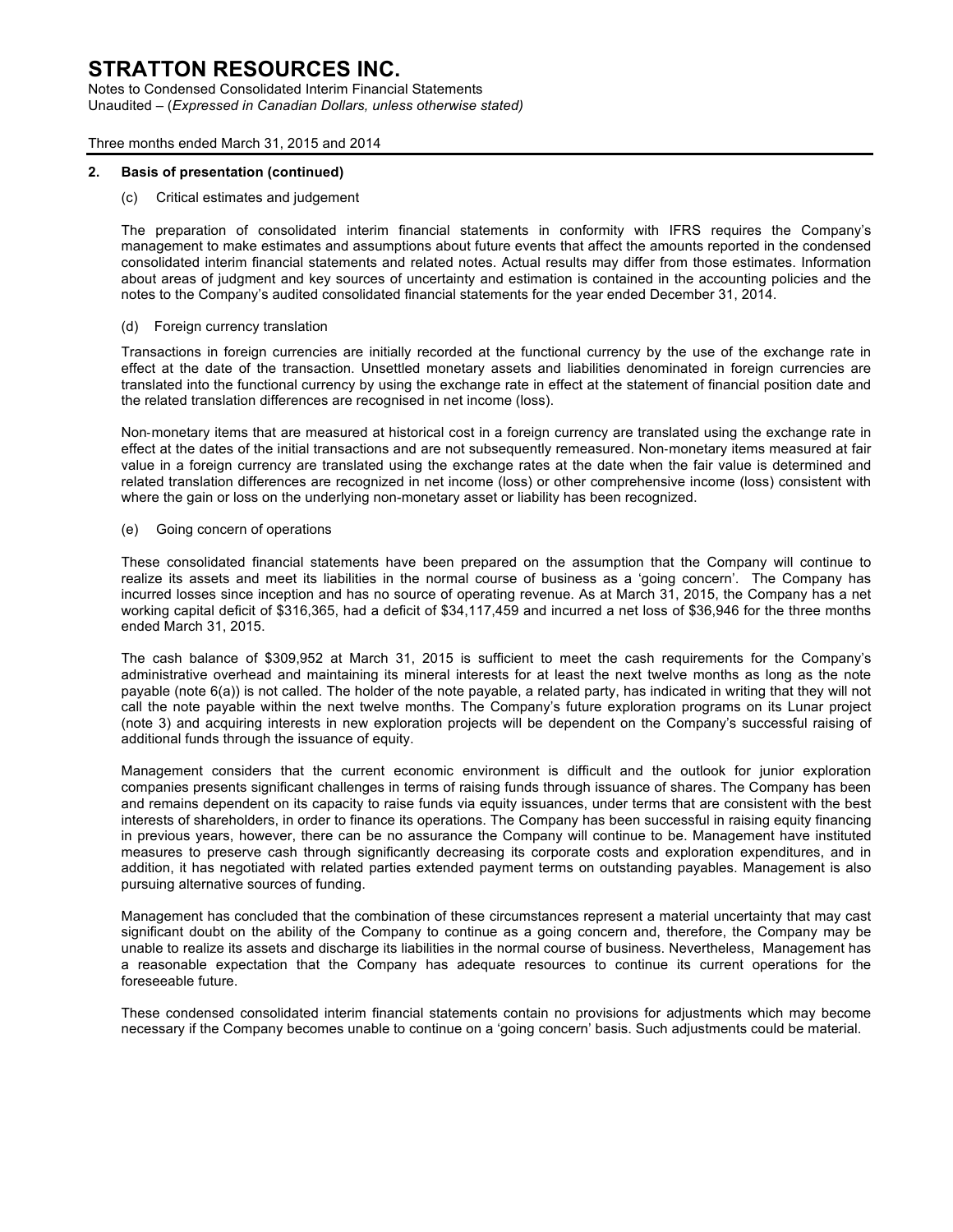Notes to Condensed Consolidated Interim Financial Statements Unaudited – (*Expressed in Canadian Dollars, unless otherwise stated)*

### Three months ended March 31, 2015 and 2014

### **2. Basis of presentation (continued)**

(f) Application of new and revised standards

The following new accounting standards are not yet effective and will be adopted by the Company in future periods. The Company is currently evaluating the impact of these new standards on its consolidated financial statements. Based on the Company's current operations, it is not anticipated that these standards will have a material impact on the consolidated results and associated disclosures in the financial statements.

- i) IFRS 9 Financial Instruments: Classification and Measurement. IFRS 9 introduces new requirements for the classification and measurement of financial instruments and is effective for annual periods beginning on or after January 1, 2018, with early adoption permitted.
- ii) IFRS 14 Regulatory Deferral Accounts. IFRS 14 is intended to enhance the comparability of financial reporting by entities engaged in rate-regulated activities and is effective for annual periods beginning on or after January 1, 2016.
- iii) IFRS 15 Revenue from Contracts with Customers. IFRS 15 establishes a single five-step model framework for determining the nature, amount, timing and uncertainty of revenue and cash flows arising from a contract with a customer. The standard is effective for annual periods beginning on or after January 1, 2017, with early adoption permitted.

### **3. Evaluation and exploration assets**

#### Lunar – Molybdenum Prospect

On August 17, 2011, the Company entered into an agreement with Homegold Resources Ltd ("Homegold"), a British Columbia company, to acquire 30 claims (12,509 hectares) known as the Lunar property ("Lunar"), in British Columbia for \$70,000 and a number of contingently issuable shares as described below. The \$70,000 was paid to Homegold against transfer of the claims to the Company. Subsequent to that, the Company staked additional 9 claims adjacent to Lunar.

Under the terms of the agreement, in the event the Company spends \$2,000,000 on exploring the Lunar claims, it will issue 50,000 common shares to Homegold and 50,000 to Xstract Resources Inc. ("Xstract"), a British Columbia company, as consideration for Xtracts's previous legal rights to the Lunar property. If the Company spends an additional \$3,000,000 it will issue an additional 150,000 shares to Xstract and upon spending a further \$5,000,000 (\$10,000,000 total), the Company will issue Xstract a further 250,000 shares. In the event of a commercial production decision another \$500,000 will be paid to Homegold and after 6 years a minimum \$72,000 per year will have to be paid in advance royalties to Homegold. Homegold also holds a 2% net smelter returns royalty ("NSR") on the property.

| <b>Lunar Project</b>                   | March 31,<br>2015 | December 31,<br>2014 |
|----------------------------------------|-------------------|----------------------|
| Balance at the beginning of the period | \$ 325,344        | \$317,310            |
| Deferred exploration costs:            |                   |                      |
| Permitting fees                        |                   | 1,000                |
| Geological and geophysical fees        | -                 | 10,035               |
| Mining exploration tax credit          |                   | (3,011)              |
| Balance at the end of the period       | \$ 325,344        | \$ 325,344           |

#### Title to mineral properties

Title to mineral properties involves certain inherent risks due to the difficulties of determining the validity of certain mineral titles as well as the potential for problems arising from the frequently ambiguous conveyancing history characteristic of many mineral properties. The Company has investigated title to its mineral properties and, to the best of its knowledge, title to it is in good standing.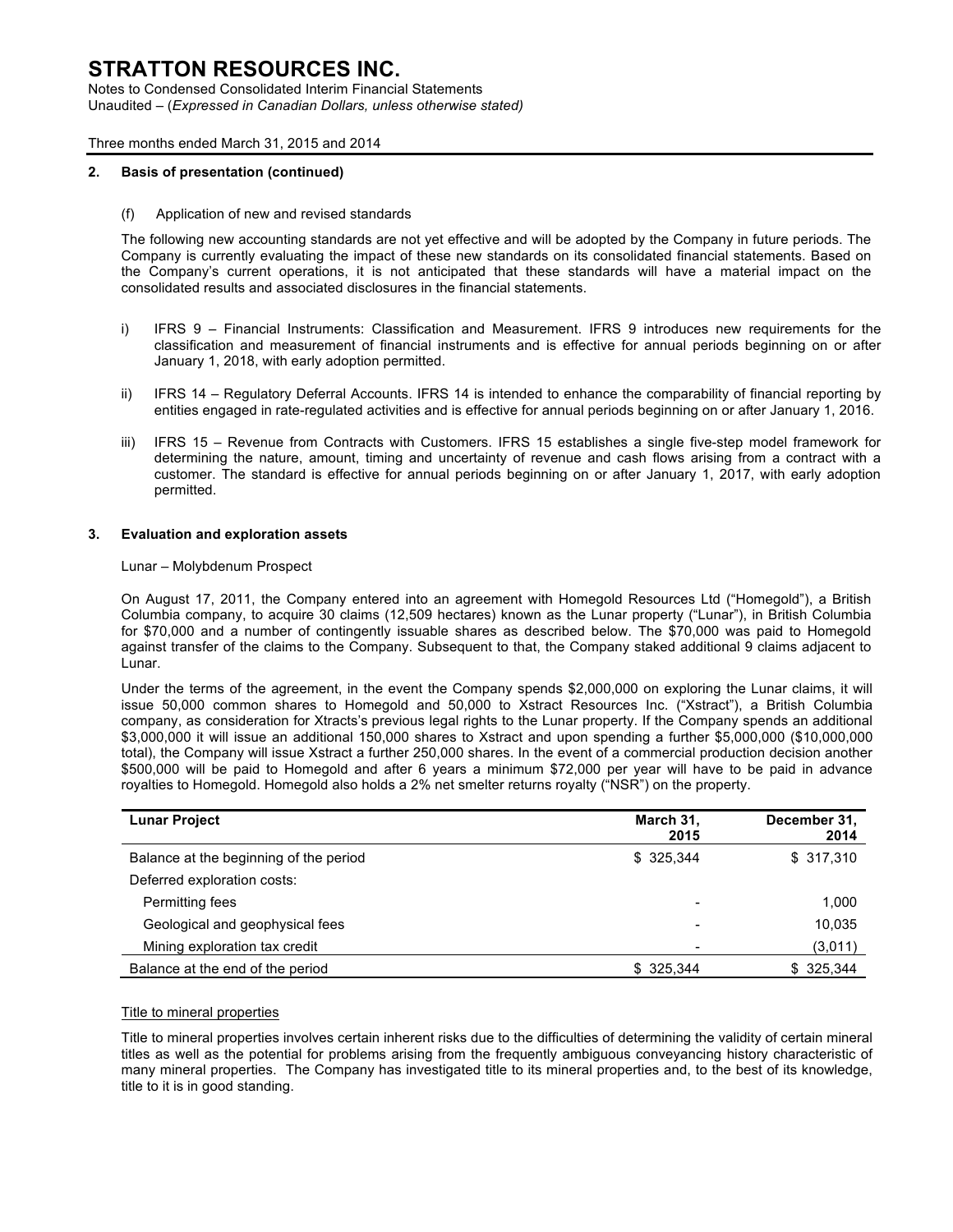Notes to Condensed Consolidated Interim Financial Statements Unaudited – (*Expressed in Canadian Dollars, unless otherwise stated)*

Three months ended March 31, 2015 and 2014

### **4. Share capital**

(a) Authorized

Unlimited common shares without par value.

- (b) Common shares issuance
	- I. Period ended March 31, 2015

During the three months ended March 31, 2015, the Company did not issue any additional common shares.

II. Year ended December 31, 2014

During the year ended December 31, 2014, the Company did not issue any additional common shares.

### **5. Equity reserves**

### Share-based payments

The Company maintains a Rolling Share-based Option Plan providing for the issuance of stock options up to 10% of the Company's issued and outstanding common shares. The Company may grant from time to time stock options to its directors, officers, employees and other service providers. The stock options vest 25% on the date of the grant and 12½% every three months thereafter for a total vesting period of 18 months.

As at March 31, 2015 and December 31, 2014, the Company has no stock options outstanding or exercisable.

### **6. Related party transactions**

All transactions with related parties have occurred in the normal course of operations and are measured at their fair value as determined by management. All amounts are unsecured, non-interest bearing and have no specific terms of settlement, unless otherwise noted.

|                                     | March 31.<br>2015 | March 31.<br>2014 |
|-------------------------------------|-------------------|-------------------|
| Universal Mineral Services Ltd. (a) | \$23.081          | \$20,088          |

(a) Universal Mineral Services Ltd. ("UMS") is a private company with directors and officers in common that, pursuant to an agreement dated March 30, 2012, provides geological, corporate development, administrative and management services to the Company on a cost recovery basis. The Company also holds a 37% non-voting equity interest in UMS, which is carried at cost. As at March 31, 2015 the outstanding payable balance was \$6,353 (December 31, 2014 - \$5,844) and prepaid expenses and deposits balance was \$6,000 (December 31, 2014 - \$6,000).

Effective June 30, 2013, UMS agreed to settle historic payable balances totaling \$609,388 with a note payable for an equivalent value. The note payable bears no interest, has a maturity of December 31, 2015 and is extendable for an additional twelve months at the mutual agreement. The note payable is due on demand.

### Key management compensation

In addition to the transactions disclosed above, the Company provided the following compensation to key management members:

|                      | March 31, 2015 | March 31, 2014 |
|----------------------|----------------|----------------|
| Short-term benefits* | 3.233          | 5.730          |

\* An amount of \$3,233 is included in related party transactions with UMS (March 31, 2014 - \$5,730).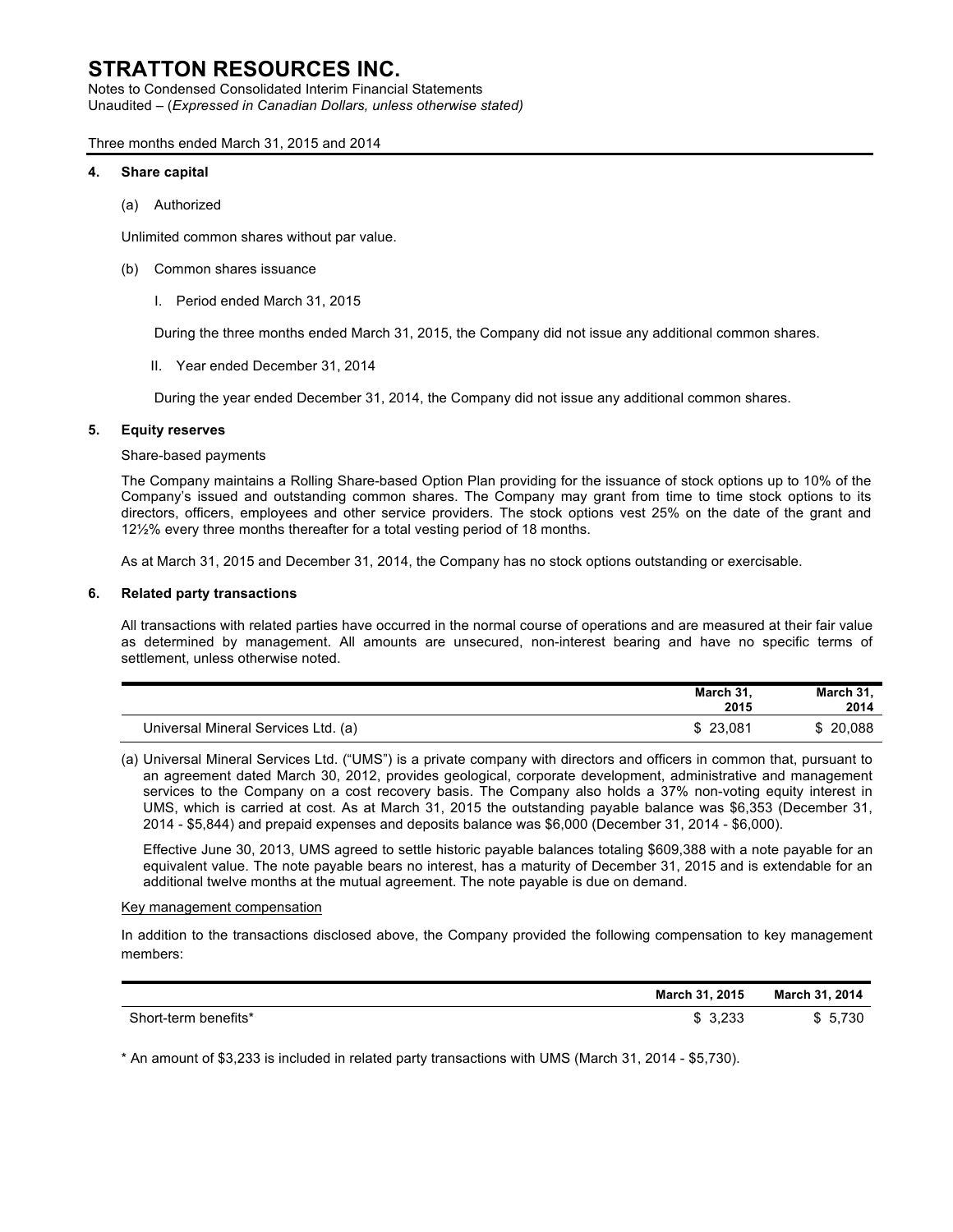Notes to Condensed Consolidated Interim Financial Statements Unaudited – (*Expressed in Canadian Dollars, unless otherwise stated)*

Three months ended March 31, 2015 and 2014

#### **7. Financial instruments**

|                              | Category             | <b>Carrying value</b>               |    | <b>March 31, 2015</b> | December 31, 2014 |              |
|------------------------------|----------------------|-------------------------------------|----|-----------------------|-------------------|--------------|
| <b>Financial assets</b>      |                      |                                     |    |                       |                   |              |
| Cash                         | Loans and receivable | Amortized cost                      | \$ | 309,952               | \$                | 349.440      |
| Receivables                  |                      | Loans and receivable Amortized cost |    | 6.135                 |                   | 1.589        |
| Reclamation bond             |                      | Loans and receivable Amortized cost |    |                       |                   |              |
|                              |                      |                                     |    | \$316,087             | S                 | 348,855      |
|                              | Category             | <b>Carrying value</b>               |    | March 31, 2015        | December 31, 2014 |              |
| <b>Financial liabilities</b> |                      |                                     |    |                       |                   |              |
| Trade payables and other     | Other liabilities    | Amortized cost                      | S. | 34.003                |                   | 32.153<br>\$ |
| Note payable                 | Other liabilities    | Amortized cost                      |    | 609,388               |                   | 609,388      |
|                              |                      |                                     | \$ | 643,391               | \$                | 652,726      |

### Fair Value

Financial instruments are evaluated under a fair value hierarchy that reflects the significance of inputs used in making fair value measurements as follows:

Level 1 – quoted prices in active markets for identical assets or liabilities;

Level 2 – inputs other than quoted prices included in Level 1 that are observable for the asset or liability, either directly (market prices) or indirectly (derived from market prices);

Level 3 – inputs for the asset or liability that are not based upon observable market data.

As at March 31, 2015, the Company does not have any financial instruments measured at fair value on the statement of financial position. The Company's cash, receivables, accounts payable and note payable approximate fair value due to their short term nature.

The Company is expose to the potential loss from various risks as outlined below.

(a) Liquidity risk

The Company manages liquidity risk by maintaining sufficient cash balances. Liquidity requirements are managed based on expected cash flow to ensure there is sufficient capital to meet short-term obligations. The Company estimates that is contractual obligations pertaining to accounts payable and accrued liabilities will be satisfied within one year. As outlined in note 2(c) the Company's liquidity position is dependent on the note payable not being called or, in the event it was, raising additional funds through issuance of equity.

(b) Capital risk management

The Company manages its cash, share capital and equity reserves as capital. The Company's objectives when managing capital are to safeguard the Company's ability to continue as a going concern in order to pursue the acquisition and exploration of mineral properties and to maintain a flexible capital structure which optimizes the costs of capital at an acceptable risk.

The Company manages the capital structure and makes adjustments to it in light of changes in economic conditions and the risk characteristics of the underlying assets. To maintain or adjust the capital structure, the Company may attempt to issue new shares, issue new debt, acquire or dispose of assets or adjust the amount of cash.

The Company is not subject to externally imposed capital requirements.